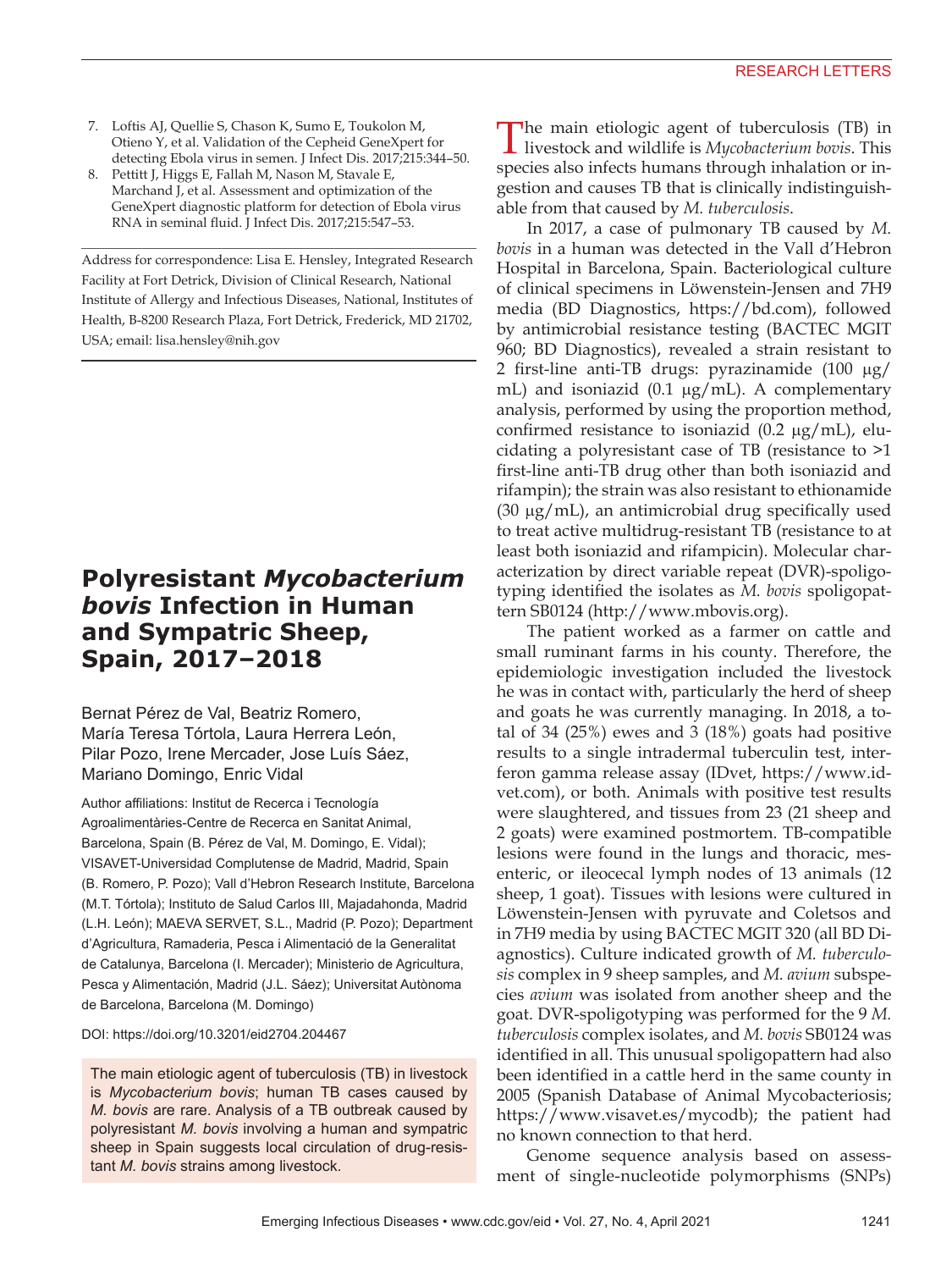was conducted for 2 isolates from sheep (2018) and the isolate from the human patient (2017) and for 2 isolates collected from cattle in 2005–2006. Results showed an extremely close phylogenetic relationship between the isolates from the sheep and human (<5 SNPs), leading us to conclude that they were the same strain; they differed from the strains from cattle by 35–38 SNPs (Figure). Of note, the isolates from the sheep and human showed resistance to pyrazinamide, isoniazid, and ethionamide, and isolates from the cattle showed resistance to pyrazinamide and isoniazid. These results suggest that although strains from cattle and from the sheep and human were not closely related enough to be considered the same strain, they might have evolved from a common ancestral isoniazid-resistant strain. However, mutations associated with pyrazinamide resistance were found only at the *pncA* (C169G) gene and with isoniazid/ethionamide resistance at the *inh*A (T280G) gene, although the *inhA* modification was detected only in the isolates from cattle.

Human TB caused by *M. bovis* is usually associated with occupational exposure and is infrequently reported in Spain; cases of multidrug-resistant (MDR) TB are even more rare (*1*,*2*). However, zoonotic cases could be underestimated because the need for relatively sophisticated laboratory methods hinders estimation of zoonotic TB occurrence, particularly in low-income areas, and epidemiologic relationships between TB patients and sympatric livestock are rarely investigated.

Although only a few cases of TB in sheep have been reported in Spain (*3*,*4*), these reports suggest that sheep can play a role as maintenance hosts of *M. bovis* and *M. caprae* in certain epidemiologic situations. TB progression in sheep appears to be similar to that in cattle or goats (*5*).

*M. bovis* is naturally resistant to pyrazinamide (*6*), but our findings reveal circulation of polyresistant strains in livestock in the outbreak area. In contrast, a previous study reported absence of polyresistant *M. bovis* strains isolated from livestock in the Iberian Peninsula (*7*). Similarly, cases of TB in humans caused by isoniazid-resistant *M. bovis* are infrequent in Spain (*8*), although a nosocomial outbreak caused by MDR *M. bovis* involving HIV-infected patients has been described (*9*). Only a few studies have examined treatment of isoniazid polydrug resistance (*10*), which is particularly dangerous because of the high risk that resistance to rifampin will develop, requiring full MDR TB treatment.

Distinguishing between TB causative organisms is crucial for epidemiologic investigation and adequate treatment of TB in humans. The One Health approach should be implemented in contact investigations for TB cases through coordination of public and animal health authorities to prevent spread of TB between humans and livestock. Controlling TB in small ruminants and studying drug resistance in strains circulating among livestock should also be considered.



article/30/9/1312/238053), showing the average number of nucleotide substitutions per site of a *Mycobacterium bovis* strain isolated in Spain from a human in 2017 (red) and with *M. bovis* strains isolated from sheep in 2018 (red), and with 2 strains isolated from cattle in the same county in 2005 and 2006 (blue). Spoligopattern SB0124 was identified in all strains. Strains from the human and the sheep showed resistance to pyrazinamide, isoniazid, and ethionamide; strains from the cattle showed resistance to pyrazinamide and isoniazid. Root: *M. bovis* AF 2122/97 reference strain sequence (National Center for Biotechnology Information accession no. NC\_0002945). Bov, bovine; ETH, ethionamide; hu, human; INH, isoniazid; PZA, pyrazinamide; ov, ovine.